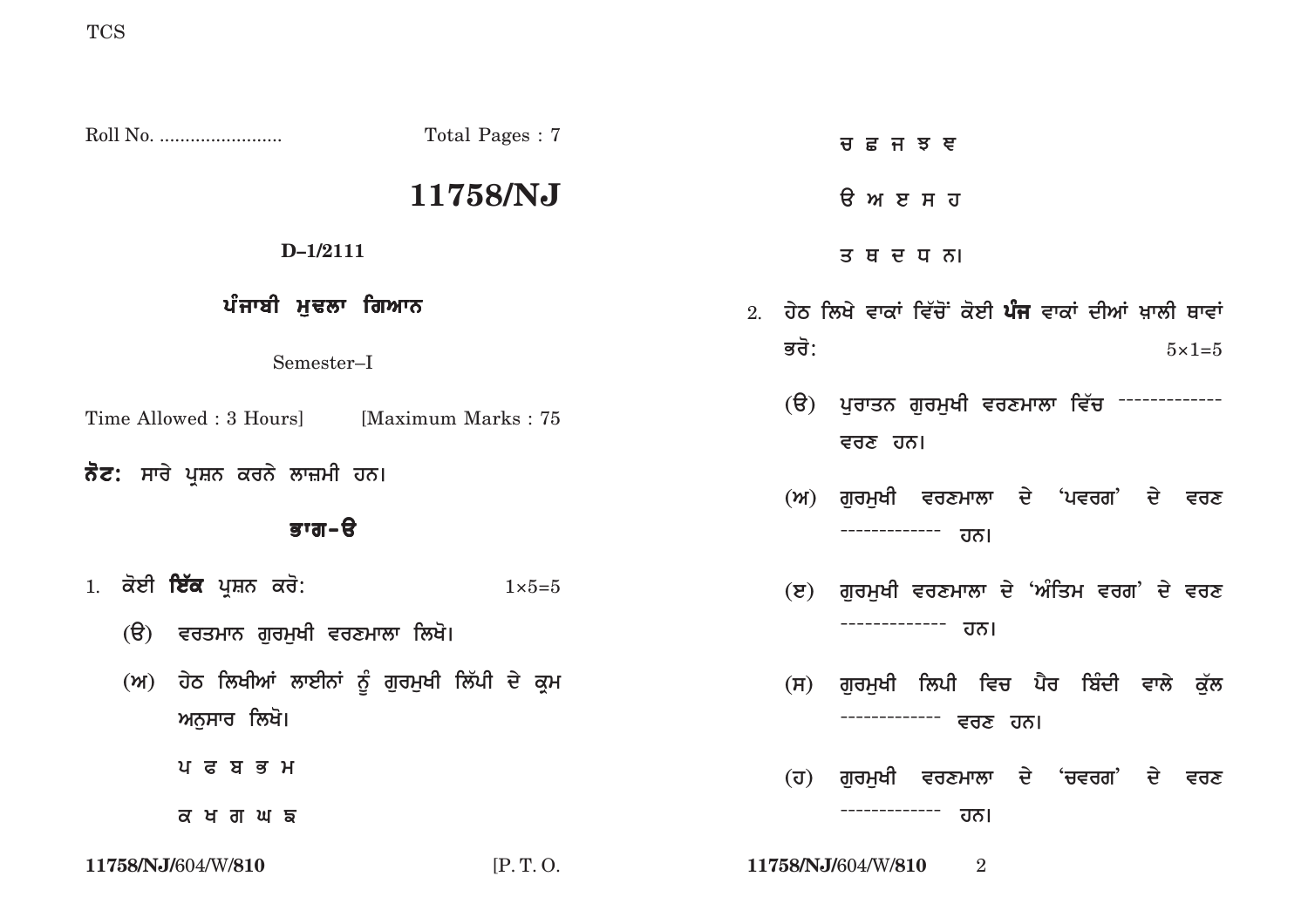## 3. **koeI ie`k pRSn kro:** 1×5=5

- $\overline{G}(t)$  ਲਘੁ ਸਵਰ ਕਿਸ ਨੂੰ ਕਹਿੰਦੇ ਹਨ? ਪੰਜਾਬੀ ਵਿਚ *ਕਿੰ*ਨੇ ਲਘੁ ਸਵਰ ਹਨ? ਇਨ੍ਹਾਂ ਦੀ ਵਰਤੋਂ ਸ਼ਬਦ ਵਿੱਚ **ਕਿਹੜੇ ਸਥਾਨਾਂ ਤੇ ਹੰਦੀ ਹੈ?**
- (ਅ) ਦੀਰਘ ਸਵਰ ਕਿਸ ਨੂੰ ਕਹਿੰਦੇ ਹਨ? ਪੰਜਾਬੀ ਵਿਚ **ਕਿੰਨੇ ਅਤੇ ਕਿਹਤੇ-ਕਿਹਤੇ ਦੀਰਘ ਸਵਰ ਹਨ**?
- 4. **koeI ie`k pRSn kro:** 1×5=5
	- (ੳ) ਕੋਈ ਪੰਜ ਮਾਤਰਾ ਰਹਿਤ ਬਹ-ਅੱਖਰੀ ਸ਼ਬਦ ਲਿਖੋ।
	- (ਅ) ਹੇਠ ਲਿਖੀਆਂ ਸ਼ਬਦਾਂ ਨਾਲ ਲਗਾਖ਼ਰ ਵਰਤ ਕੇ ਉਨ੍ਹਾਂ <u>ਦੇ ਸ਼ਬਦ ਜੋਤ ਸਹੀ ਕਰੋ:</u>
		- ਜੀਦ, ਸਤਾ, ਕਜੀ, ਗਗਾ, **ਬਾਦਰ**।

## <u>ਭਾਗ–ਅ</u>

- 5. ਹੇਠ ਲਿਖੀਆਂ ਵਿੱਚੋਂ ਕੋਈ **ਛੇ** ਪੁਸ਼ਨਾਂ ਦੇ ਉੱਤਰ **idE:** 1×6=6
	- (i) ਅੱਧਕ ਕੀ ਕਾਰਜ ਕਰਦਾ ਹੈ?
- **11758/NJ/**604/W/**810** 3 [P. T. O. **11758/NJ/**604/W/**810** 4
- (ii) ਟਿੱਪੀ ਦੀ ਵਰਤੋਂ ਕਿਹੜੀਆਂ ਮਾਤਰਾਵਾਂ ਨਾਲ ਕੀਤੀ ਜਾਂਦੀ ਹੈ?
- (iii) 'ਗਾੳਦੀ' ਅਤੇ 'ਚਾਦੀ' ਸ਼ਬਦਾਂ ਨਾਲ ਕੋਈ ਇੱਕ<u>ਇੱਕ ਲਗਾਖਰ ਵਰਤ ਕੇ ਉਨ੍ਹਾਂ ਦੇ ਸ਼ਬਦ ਜੋੜ ਸਹੀ</u> <u>ਕ</u>ਰੋ।
- (<u>iv) ਗੁਰਮੁਖੀ ਲਿੱਪੀ ਦੇ ਲਗਾਖ਼ਰਾਂ ਦੇ ਚਿੰਨ੍ਹ</u> ਲਿਖੋ।
- <u>(v) ਅੱਧਕ ਦੀ ਵਰਤੋਂ ਵਾਲੇ ਕੋਈ ਚਾਰ ਸ਼ਬਦ ਲਿਖੋ।</u>
- (vi) ਦਲਾਵਾਂ ਦੀ ਮਾਤਰਾ ਨਾਲ ਬਿੰਦੀ ਦੀ ਵਰਤੋਂ ਵਾਲੇ *ਕੋ*ਈ ਜਾਰ ਸਬਦ ਲਿਖੋ।
- (vii) ਪੈਰ੍ਹੀਂ 'ਰ' ਰਾਰਾ ਦੀ ਵਰਤੋਂ ਵਾਲੇ ਦੋ ਸ਼ਬਦ ਬਣਾਓ।
- 6. **koeI d opRSnW dy au~qr idE:** 2×2=4
	- (ੳ) ਪੈਰ੍ਹੀ 'ਹ' ਹਾਹਾ ਦੀ ਵਰਤੋਂ ਵਾਲੇ ਚਾਰ ਸ਼ਬਦ <u>ਬਣਾਓ।</u>
	- (M) ਆਲਣਾ, ਵਰਾ, ਪਰੋਫ਼ੈਸਰ, ਪਰਤੀਕ ਸ਼ਬਦਾਂ ਦੇ ਪੈਰ੍<mark>ਹ</mark>ੀਂ <u>ਅੱਖਰ ਵਰਤਕੇ ਉਨ੍ਹਾਂ ਦੇ ਸ਼ਬਦ ਜੋੜ ਸਹੀ ਕਰੋ।</u>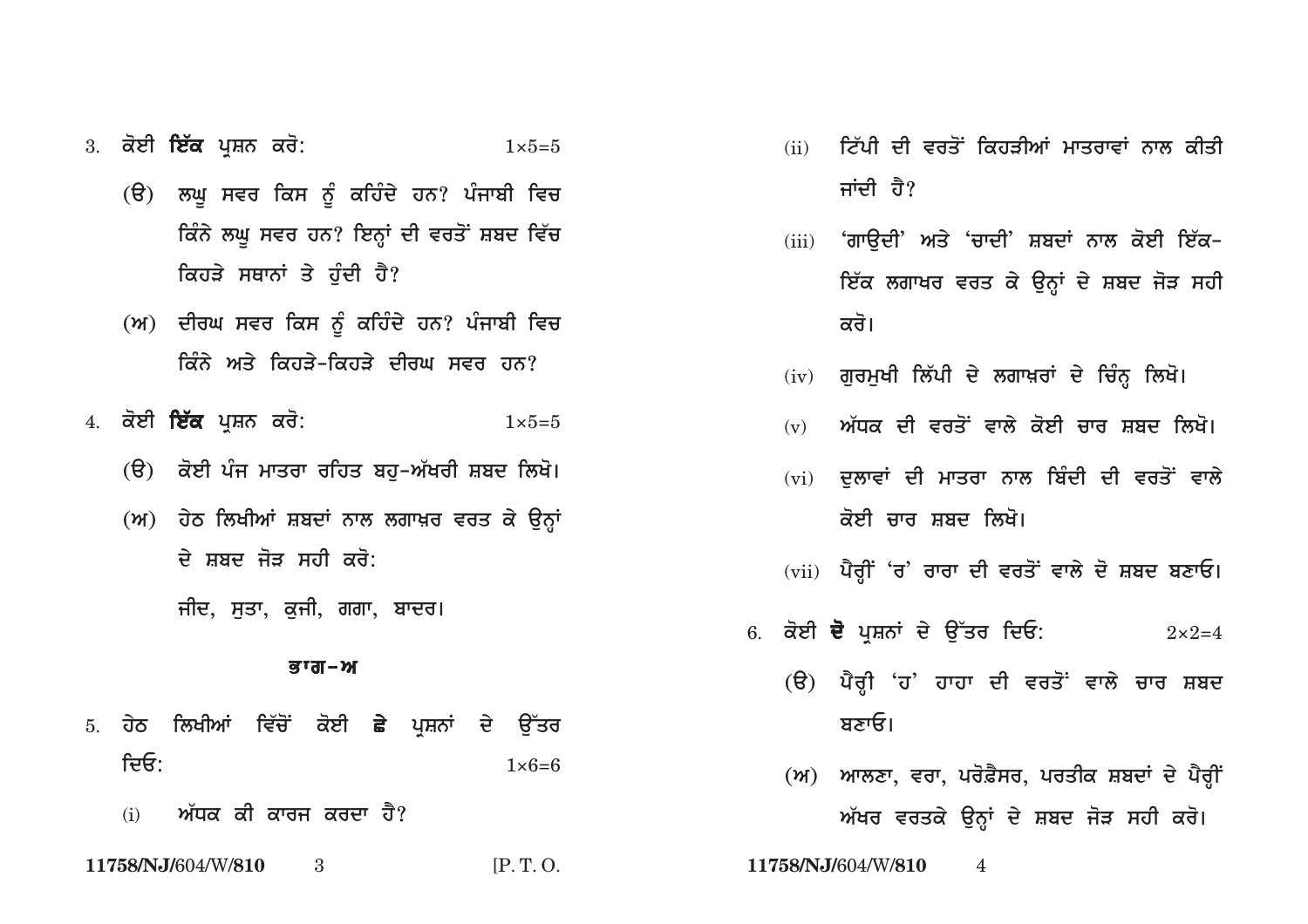- **(e) pYrHIN 'v' vwvw dI vrqoN vwly cwr Sbd** <u>ਬਣਾਓ।</u>
- 7. **koeI iqMn pRSnW kro:** 5×3=15
	- (ੳ) 21 ਤੋਂ 30 ਤੱਕ ਦੀ ਗਿਣਤੀ ਨੂੰ ਸ਼ਬਦਾਂ ਵਿੱਚ ਲਿਖੋ।
	- (ਅ) ਕੋਈ ਦੱਸ ਫਲਾਂ ਦੇ ਨਾਂ ਦੱਸੋ।
	- (ੲ) ਅੰਗਰੇਜੀ ਮਹੀਨਿਆਂ ਦੇ ਨਾਂ ਦੱਸੋ।
	- <u>(ਸ) ਹਫ਼ਤੇ ਦੇ ਦਿਨਾਂ ਦੇ ਨਾਂ ਦੱਸੋ।</u>
	- (ਹ) ਕੋਈ ਦੱਸ ਪੰਛੀਆਂ ਦੇ ਨਾਂ ਲਿਖੋ।

## <u>ਭਾਗ–ੲ</u>

- 8. ਹੇਠ ਲਿਖੇ ਸਾਰੇ ਪਸ਼ਨਾਂ ਦੇ ਸੰਖੇਪ ਵਿਚ **ੳੱਤਰ ਦਿਓ**:  $15\times2=30$ 
	- (i) ਮੰਗਲਵਾਰ ਤੋਂ ਪਹਿਲਾਂ ਅਤੇ ਬਾਅਦ ਵਿਚ ਆ**ੳਣ** ਵਾਲੇ ਹਫ਼ਤੇ ਦੇ ਦਿਨਾਂ ਦੀ ਨਾਂ ਦੱਸੋ।
	- (ii) ਲਿੰਪੀ ਅੱਬ ਸ਼ਬਦਾਂ ਦਾ ਸ਼ਬਦ ਜੋੜ ਸਹੀ ਕਰੋ।
- **11758/NJ/**604/W/**810** 5 [P. T. O. **11758/NJ/**604/W/**810** 6
- (iii) 5, 15, 35 ਅੰਕਾਂ ਨੂੰ ਸ਼ਬਦਾਂ ਵਿਚ ਲਿਖੋ।
- (iv) ਕੋਈ ਦੋ ਪਸ਼ੂਆਂ ਦੇ ਨਾਂ ਦੱਸੋ।
- (v) ਕੋਈ ਦੋ ਦੇਸੀ ਮਹੀਨਿਆਂ ਦੇ ਨਾਂ ਦੱਸੋ।
- (vi) **'ਬਿੰਦੀ' ਕੀ ਕਾਰਜ ਕਰਦੀ ਹੈ**?
- (vii) ਪੰਜਾਬੀ ਭਾਸ਼ਾ ਦੀ ਵਰਣਮਾਲਾ ਦਾ ਨਾਂ ਦੱਸੋ।
- <u>(viii) ਚਾਰ ਰੰਗਾਂ ਦੇ ਨਾਂ ਦੱਸੋ।</u>
- (ix) ਪੰਜਾਬੀ ਭਾਸ਼ਾ ਵਿੱਚ ਕੱਲ ਕਿੰਨੀਆਂ ਸਵਰ ਧਨੀਆਂ **hn?**
- (x) ਪੰਜਾਬੀ ਭਾਸ਼ਾ ਵਿੱਚ ਕੱਲ ਕਿੰਨੀਆਂ ਵਿਅੰਜਨ ਧਨੀਆਂ <u>ਹਨ।</u>
- (xi) <u>f, , , ਲਗਾ ਦੇ ਨਾਂ ਦੱਸੋ।</u>
- (xii) **ਨਾਸਿਕਤਾ ਪੈਦਾ ਕਰਨ ਲਈ 'ਸਿਹਾਰੀ' ਨਾਲ ਕਿਹਤੇ ਲਗਾਖਰ ਦੀ ਵਰਤੋਂ ਹੁੰਦੀ ਹੈ**?

(xiii) 'ਸਾਵਣ' ਤੋਂ ਬਾਅਦ ਕਿਹੜਾ ਮਹੀਨਾ ਆਉਂਦਾ ਹੈ?